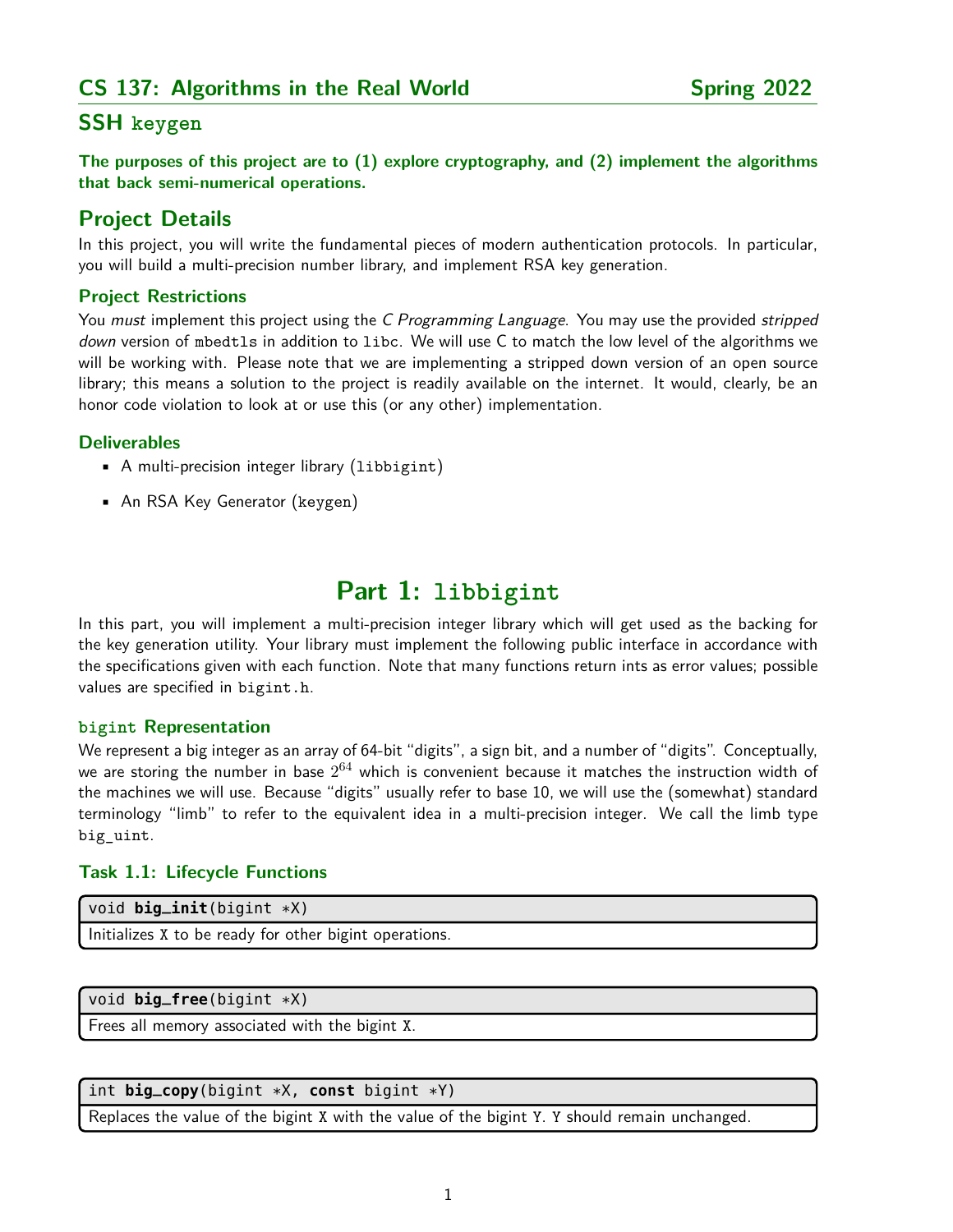#### size\_t **big\_bitlen**(**const** bigint \*X)

Returns the smallest number of bits necessary to represent X. That is, returns the number of bits in the value of X up to and including the most-significant 1.

## size\_t **big\_size**(**const** bigint \*X)

Returns the total size of X in bytes.

#### int **big\_set\_nonzero**(bigint \*X, big\_uint limb)

Set X to a single nonzero limb.

# **Task 1.2: I/O Functions**

int **big\_read\_string**(bigint \*X, **const** char \*s)

Sets the value of X to the value of the hexadecimal string, s. Returns 0 on success and an appropriate error code on failure.

Since exactly 16 hexadecimal digits make up a 64-bit limb, we can use the standard base conversion algorithm on groups of 16 hex digits. For example, we convert the hexadecimal number 1234567890ABCDEF1234 to two limbs by

- (1) padding it to a multiple of 16 digits: 0000000000001234567890ABCDEF1234
- (2) chunking it into groups of 16
- (3) converting each group to base 10 using the standard hex-to-decimal conversion.

Your algorithm should correctly handle leading zeroes.

# int **big\_write\_string**(**const** bigint \*X, char \*buf, size\_t buflen, size\_t \*olen)

Writes the value of X, as a hexadecimal string (including null terminator), to the buffer buf. Returns 0 on success and an appropriate error code on failure. Regardless of result, sets \*olen to the number of bytes that should have been written (including null terminator).

Repeatedly mod and divide each limb by 16, 16 times for each limb. Your algorithm should make sure to remove all leading zeroes.

int **big\_read\_binary**(bigint \*X, **const** unsigned char \*buf, size\_t buflen)

Sets the value of X to the value of the buffer buf, where buf is a big endian (most-significant-byte first) representation of X. Returns 0 on success and an appropriate error code on failure.

The representation should match the base-256 representation expected in SSH keys, as discussed in class.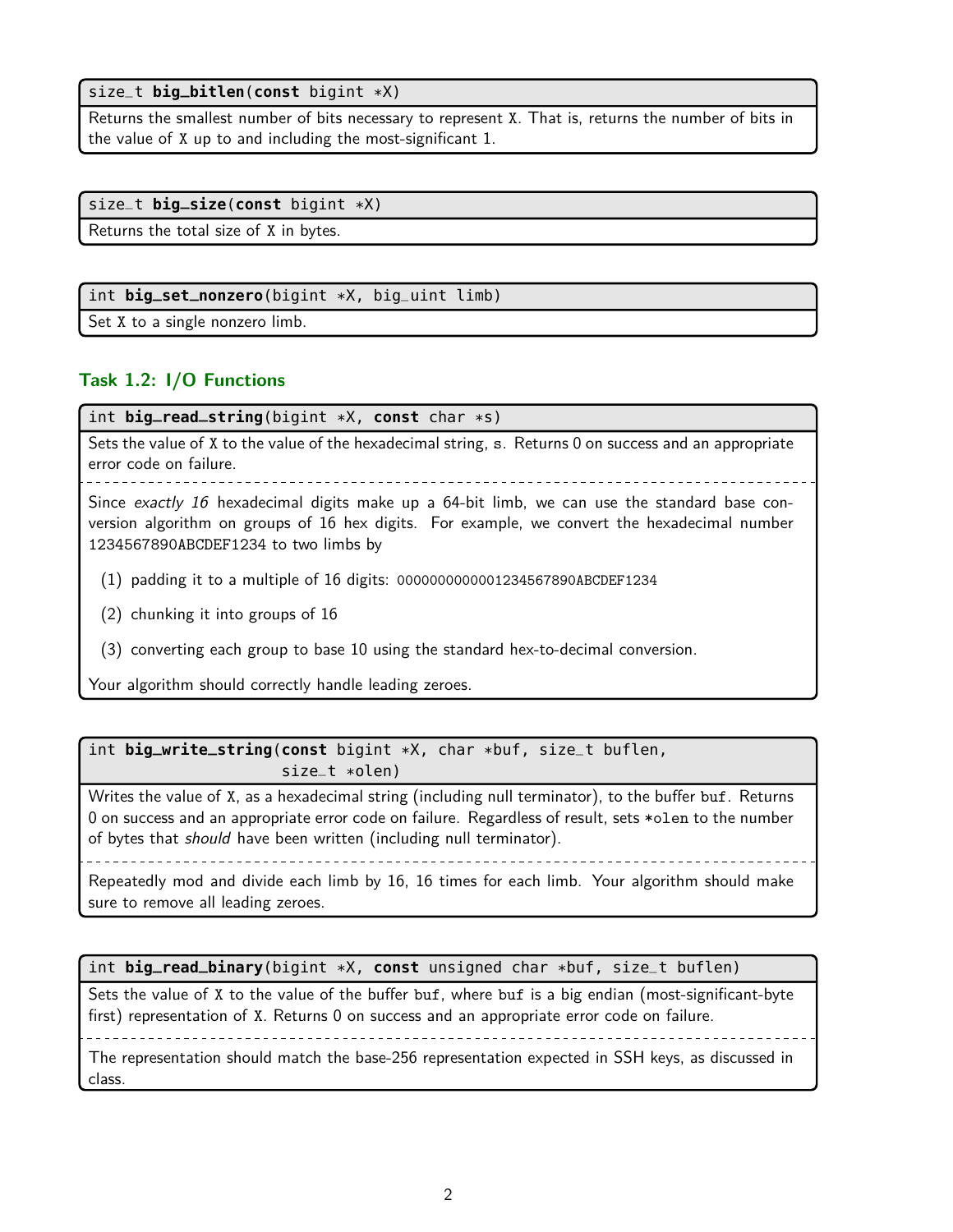int **big\_write\_binary**(**const** bigint \*X, unsigned char \*buf, size\_t buflen)

Writes the value of X, as a big endian (most-significant-byte first) string, to the buffer buf. Returns an appropriate error code if the binary representation of X does not fit in buflen bytes.

The representation should match the base-256 representation expected in SSH keys, as discussed in class.

# **Task 1.3: Core Operations**

int **big\_add**(bigint \*X, **const** bigint \*A, **const** bigint \*B)

Sets the value of X to the sum of the values of A and B. Note that X, A, and B might refer to the same location in memory. Returns 0 on success and an appropriate error code on failure.

You should use the grade-school addition algorithm described in the algorithms document.

#### int **big\_sub**(bigint \*X, **const** bigint \*A, **const** bigint \*B)

Sets the value of X to the difference of the values of A and B. Note that X, A, and B might refer to the same location in memory. Returns 0 on success and an appropriate error code on failure.

You should use the grade-school subtraction algorithm analogous to the addition algorithm.

#### int **big\_cmp**(**const** bigint \*X, **const** bigint \*Y)

Returns the following:

- $\bullet$  0 iff  $X = Y$
- $-1$  iff  $X < Y$
- $\blacksquare$  1 iff  $X > Y$

#### int **big\_mul**(bigint \*X, **const** bigint \*A, **const** bigint \*B)

Sets the value of X to the product of the values of A and B. Note that X, A, and B might refer to the same location in memory. Returns 0 on success and an appropriate error code on failure.

You should use the grade-school multiplication algorithm discussed in the algorithms document. A possible above-and-beyond extension would be to implement a switch to Karatsuba multiplication, Toom-Cook multiplication, and/or FFT multiplication at reasonable thresholds.

## int **big\_div**(bigint \*Q, bigint \*R, **const** bigint \*A, **const** bigint \*B)

Sets the value of Q to the quotient of the values of A and B. Sets the value of R to the remainder of the values of A and B. If Q or R is NULL, this function does not compute the corresponding value. Note that Q, A, and B might refer to the same location in memory. Returns 0 on success and an appropriate error code on failure or if the value of B is 0.

You should use grade-school division algorithm described in the [Handbook of Applied Cryptography.](http://cacr.uwaterloo.ca/hac/about/chap14.pdf) A possible above-and-beyond extension would be to implement [Burnikel-Ziegler division.](http://citeseerx.ist.psu.edu/viewdoc/download?doi=10.1.1.47.565&rep=rep1&type=pdf)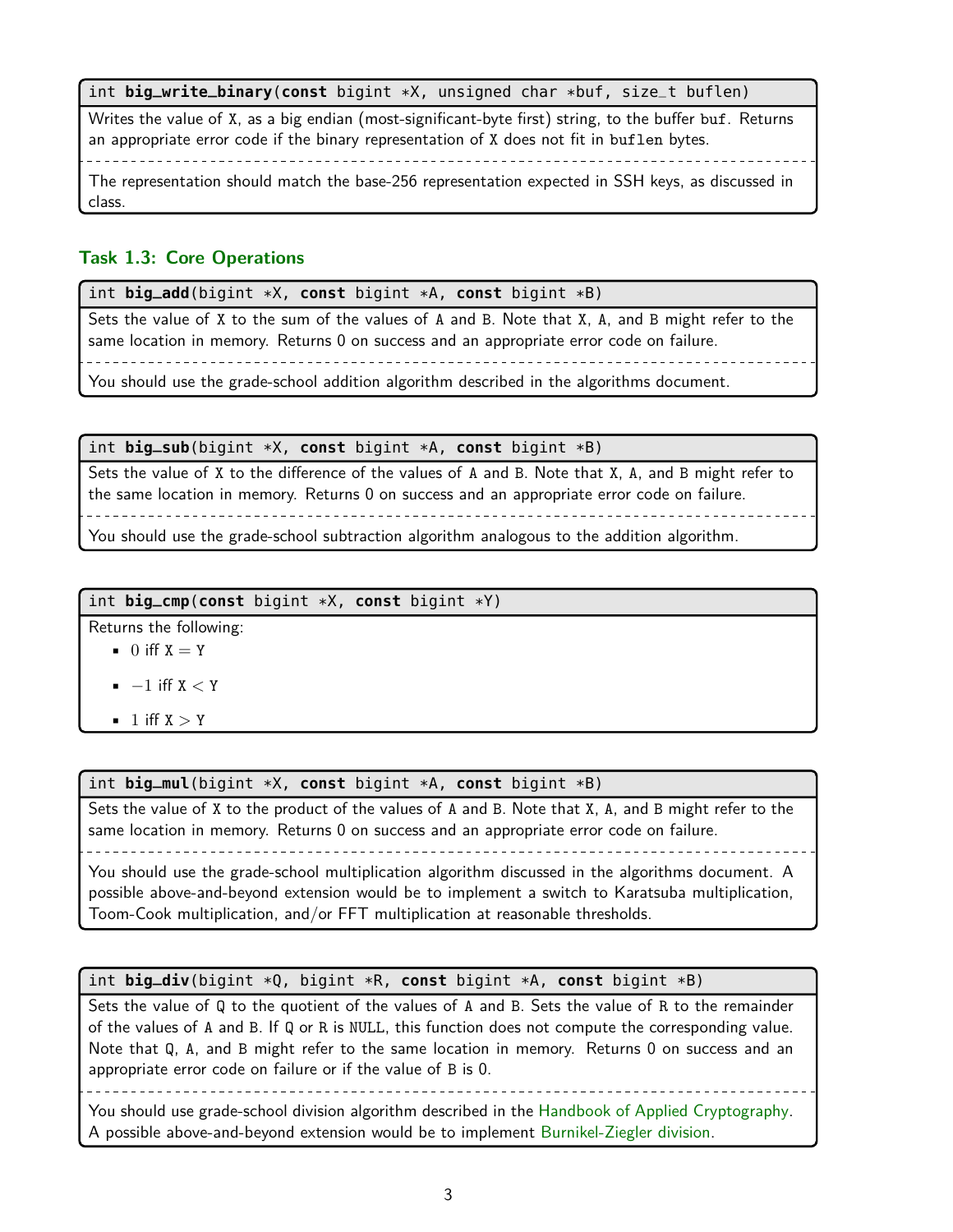## **Task 1.4: Modular Operations**

int **big\_gcd**(bigint \*G, **const** bigint \*A, **const** bigint \*B)

Sets the value of G to the greatest common divisor of the values of A and B.

We recommend that you implement this function iteratively (i.e., not recursively).

int **big\_inv\_mod**(bigint \*X, **const** bigint \*A, **const** bigint \*N)

Sets the value of X such that, for some  $k \in \mathbb{Z}$ ,  $AX + kN = 1$ .

You should use the extended euclidean algorithm to implement this. Again, you should not do it recursively.

int **big\_exp\_mod**(bigint \*X, **const** bigint \*A, **const** bigint \*E, **const** bigint \*N, bigint \* \_RR)

Sets the value of X to the value of  $A^E$  mod N

Your implementation must use repeated squaring and Montgomery Multiplication as discussed in the algorithms document.

## **Task 1.5: Primality Operations**

int **big\_is\_prime**(**const** bigint \*X)

Returns 1 if the value of X is "probably prime".

\_\_\_\_\_\_\_\_\_\_\_\_\_\_\_\_\_\_ Your implementation should use the Miller-Rabin algorithm with a pass over small potential divisors.

int **big\_gen\_prime**(bigint \*X, **size\_t** nbits)

Sets the value of X to a random prime with approximately nbits bits.

. . . . . . . . . . . . . . . . . . .

Make sure to set the lowest bit to 1!

# **Part 2: keygen**

In this part, you will implement RSA key generation which is compatible with the standard OpenSSH implementation of ssh.

Your bigint library has almost everything you need to do key generation. We have provided a private key implementation (rsa\_private\_key.c), a base64 implementation (base64.c), and a main (keygen.c) The only remaining things to implement are the actual key generation, and writing the public key.

void **rsa\_init**(rsa\_context \*ctx)

Initializes ctx to be ready for other RSA operations.